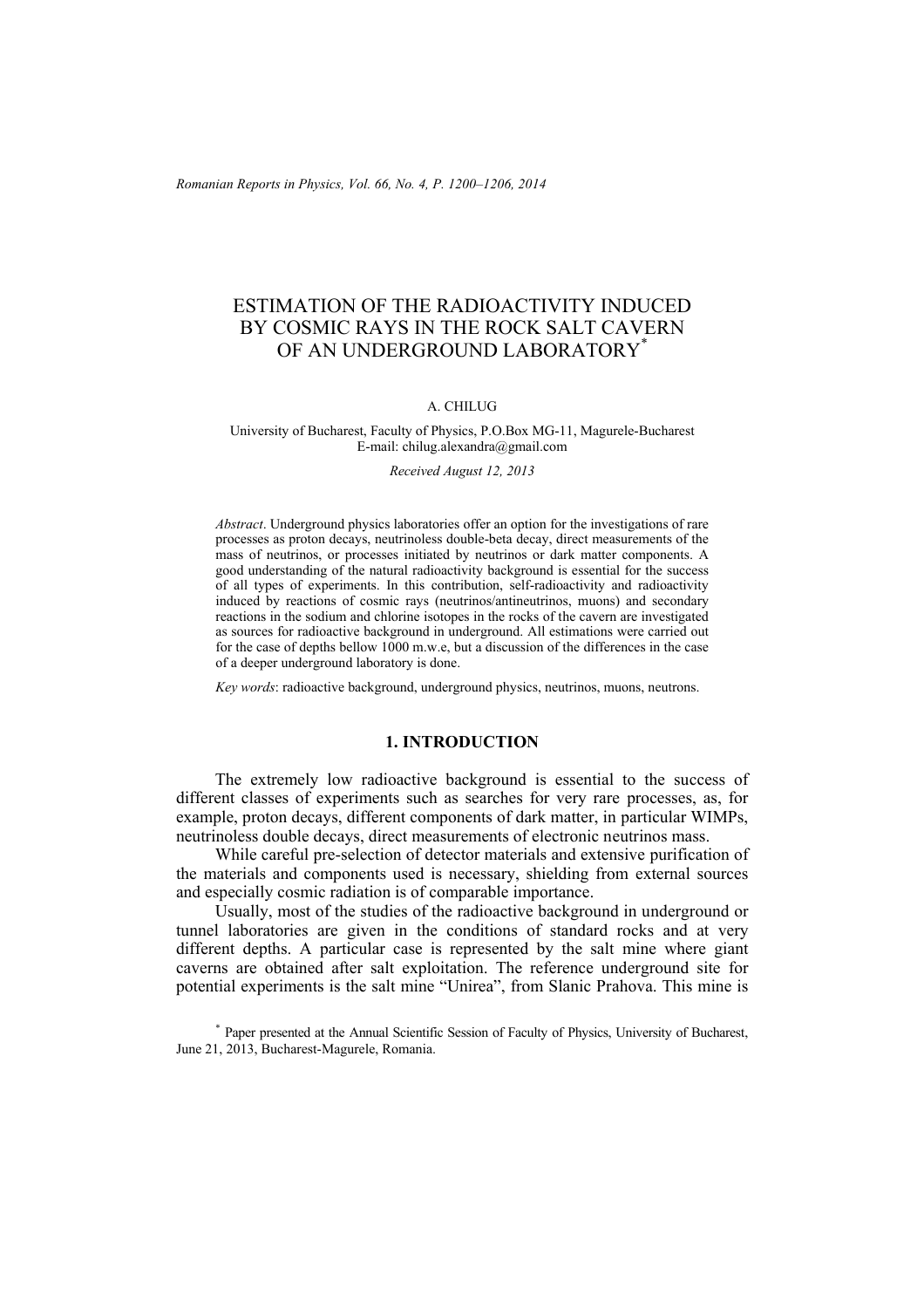situated at 400 meters of altitude. The level difference between the surface and the mine hearth is of 208 m. The temperature of 12 degree Celsius is constant throughout the whole year and the humidity levels in the underground are of the order of 50–60%. The ventilation of cavern is naturally made. Scientific sectors different from astroparticle physics as biology, geology and engineering can profit of the very special underground environment and facilities. A comparative analysis of existent facilities was done by Bettini [1]. Currently very detailed investigations were done covering measurements, modeling and simulation of the radioactive background for different locations in rocks. Poorer information exists for underground laboratories in salt rocks and only limited analyses are done (for the case of Slanic mine, see Refs. [2, 3, 4, 5, 6, 7, 8]).

### 2. BACKGROUND SOURCES

Several types of background sources could exist in experiments, and they could cause false events in the detector systems. One class is represented by other type of processes, which originate from other sources, and where the final particles mimic the topology of interactions or decays investigated. The second possibility is represented by signals in spatial or temporal coincidence with the prompt or delayed signal of interest.

The sources of background can be from internal residual radioactivity of the cavern rocks where the detection system is placed or from the existence of internal radioactive isotopes inside the detector/and or auxiliary elements of the detection system, cosmic rays (only muons and neutrinos are important at depths greater than a few meters).

The  ${}^{40}$ K causes problems only near the detector surface. A shielding of about two meters water equivalent thickness reduces significantly the effects of radioactivity contribution. The U and Th decay chains represent a source of radiation, and radon presence represents a dangerous pollutant. The uranium and thorium decay chains have energies extending up to 3.27 MeV [9].

In the case of salt mines, the situation is different because the presence of these elements is correlated only with the impurities present in salt rock composition. In the particular case of Slanic Prahova salt rock mine, the analysis using activation with epithermal neutrons put in evidence only very low levels from these elements: 6.4 ppm for uranium and 5.5 ppm for thorium [10].

In this paper, neutrinos, cosmic muon capture and neutrons from muon interactions are considered as external radioactivity sources.

# 2.1. NEUTRINO INTERACTIONS

Neutrinos interact with salt rock by means of the following reactions (inverse beta decays):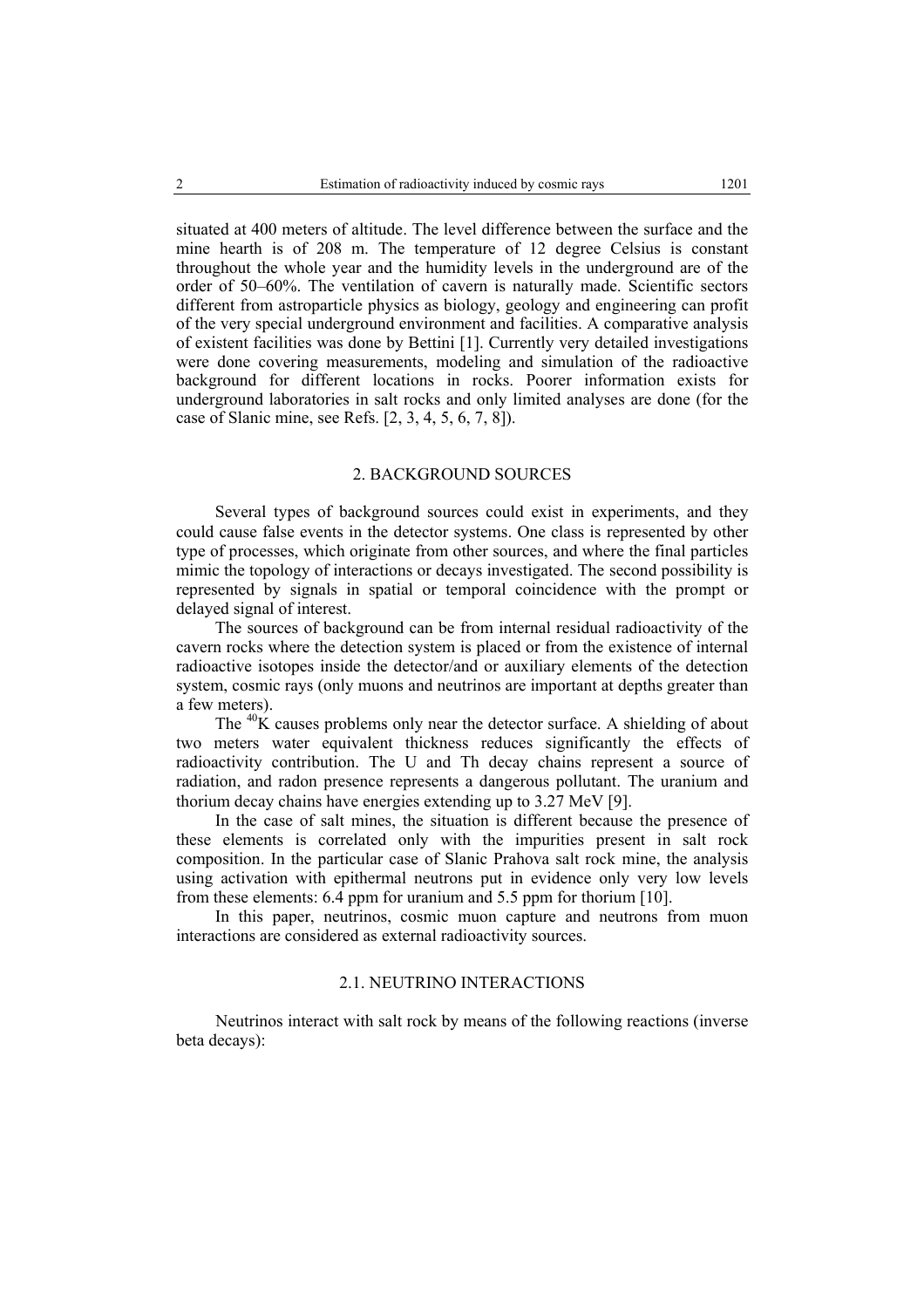$$
v_e + {}^{23}_{11} \text{ Na} \rightarrow {}^{23}_{12} \text{ Mg} + e^-
$$
  
\n
$$
v_e + {}^{35}_{17} \text{Cl} \rightarrow {}^{35}_{18} \text{Ar} + e^-
$$
  
\n
$$
v_e + {}^{37}_{17} \text{Cl} \rightarrow {}^{37}_{18} \text{Ar} + e^-.
$$

Natural sodium is represented entirely by the isotope with mass number 23. The natural chlorine consists in two isotopes with mass numbers 35 and 37, in the relative concentrations of about 75.5% and 24.5% respectively. The energy threshold of the reaction with Na is  $\sim$ 7.5 MeV in ground state. For reactions with Cl, energy thresholds are about 5 and 0.8 MeV accordingly. Excitation of argon in these reactions is very weak.

### 2.2. COSMIC MUON CAPTURES

I will first describe the muon behavior in the underground laboratory. For this, it is necessary to find the energy of muons. In this situation we can calculate the average energy of muons using the formula proposed by Mei *et al.* [11]. So the average energy of muons will be:

$$
\langle E_{\mu} \rangle = \frac{\varepsilon_{\mu} \left( 1 - e^{-bh} \right)}{\gamma_{\mu} - 2},\tag{1}
$$

where  $\langle E_{\mu} \rangle$  is the average energy of muons, *h* is depth [km.w.e],  $\varepsilon_{\mu}$  is the critical energy which is the energy at which energy loss by ionization and radiation are equal. The constant *b* has the value 0.4/km.w.e. The Lorentz factor for muons is defined *E*

as:  $\gamma_{\mu} = \frac{-\mu}{m_e c^2}$ *m c* µ µ µ  $\gamma_{\mu} = \frac{E_{\mu}}{r}$ , where  $E_{\mu}$  is muon energy after crossing the depth *h* in the rock of

salt. Average muon energy as a function of depth is represented in Fig. 1.



Fig. 1 – Average muon energy as a function of depth.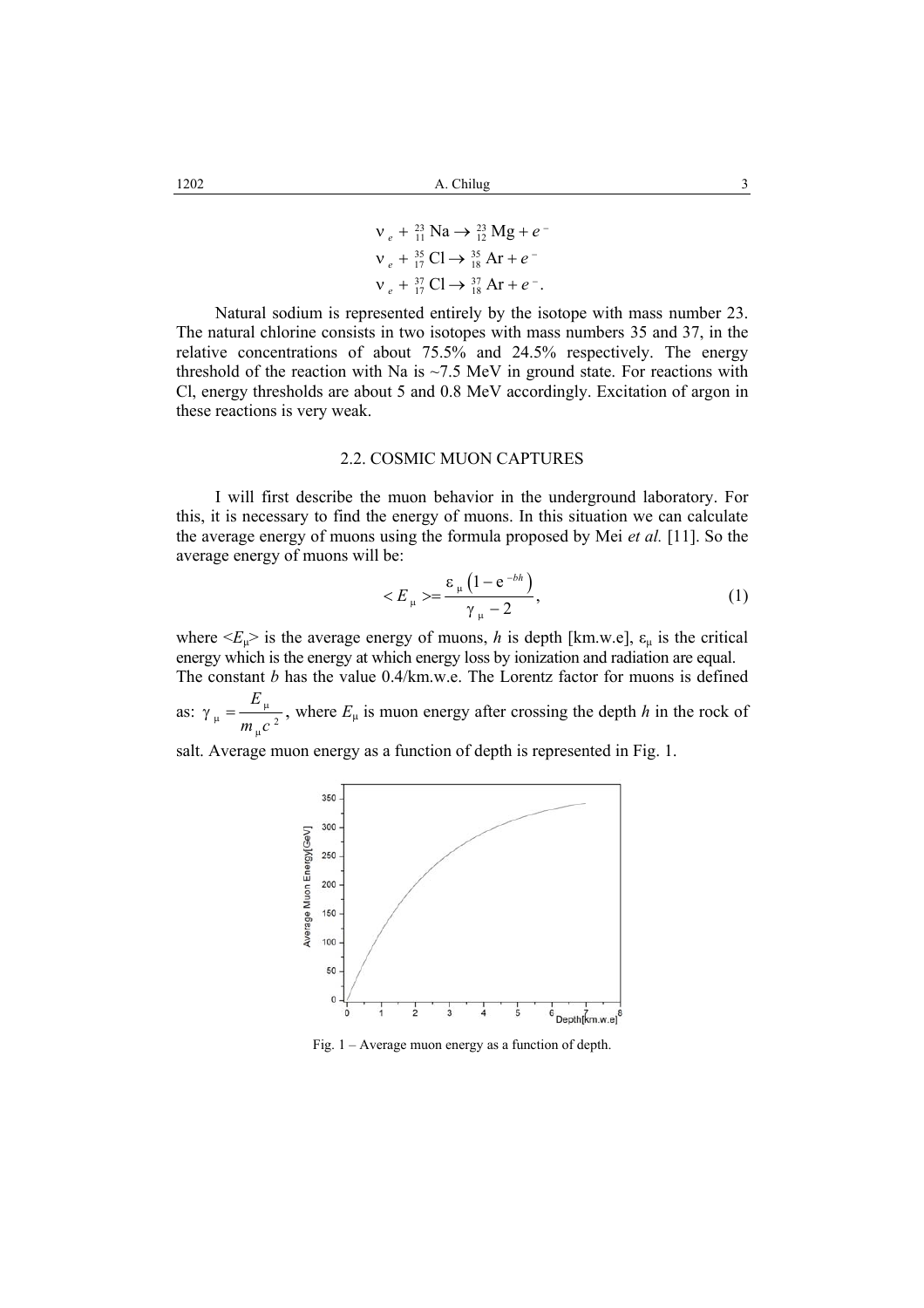Further, the differential muon intensity versus slant-depth can be calculated. Groom *et al.* proposed a model [12] to fit the experimental data to a Depth-Intensity-Relation (DIR), appropriate for the range (1–10 km.w.e.):

$$
I(h) = I_1 \cdot e^{-\frac{h}{\lambda_1}} + I_2 \cdot e^{-\frac{h}{\lambda_2}},
$$
 (2)

where *I(h)* is the differential muon intensity corresponding to the slant-depth *h*. Mei and co-workers obtained from experimental data that:  $I_1 = (8.6 \pm 0.53) \cdot 10^{-6} \text{s}^{-1} \text{cm}^{-2} \text{sr}^{-1}$ ,  $I_2 = (0.44 \pm 0.06) \cdot 10^{-6} \text{ s}^{-1} \text{cm}^{-2} \text{sr}^{-1}$ ,  $\lambda_1 = 0.45 \pm 0.01 \text{ km}$ .w.e and  $\lambda_2 = 0.87 \pm 0.02 \text{ km}$ .w.e. [11].

Using the experimental data which measured the differential muon flux as a function of depth (Fig. 2), one can define a fit-function which is similar to the differential muon intensity function (Equation (3)):



Fig. 2 – Differential muon intensity as a function of depth.

*Ordinary muon capture* (OMC) involves capture of a negative muon from the atomic orbital,  $\mu^- + p \rightarrow n + v_u$ ,

$$
\mu^{-} + {}^{23}_{11} \text{ Na} \rightarrow {}^{23}_{10} \text{Ne} + \text{v}_{\mu}
$$
  

$$
\mu^{-} + {}^{35}_{17} \text{Cl} \rightarrow {}^{35}_{16} \text{S} + \text{v}_{\mu}
$$
  

$$
\mu^{-} + {}^{37}_{17} \text{Cl} \rightarrow {}^{37}_{16} \text{S} + \text{v}_{\mu}.
$$

*Radiative muon capture* (RMC) is a e version of OMC, where supplementary a gamma photon is emitted:  $\mu^- + p \rightarrow n + \nu_\mu + \gamma$ .

Reactions with a neutron in the final state are also possible: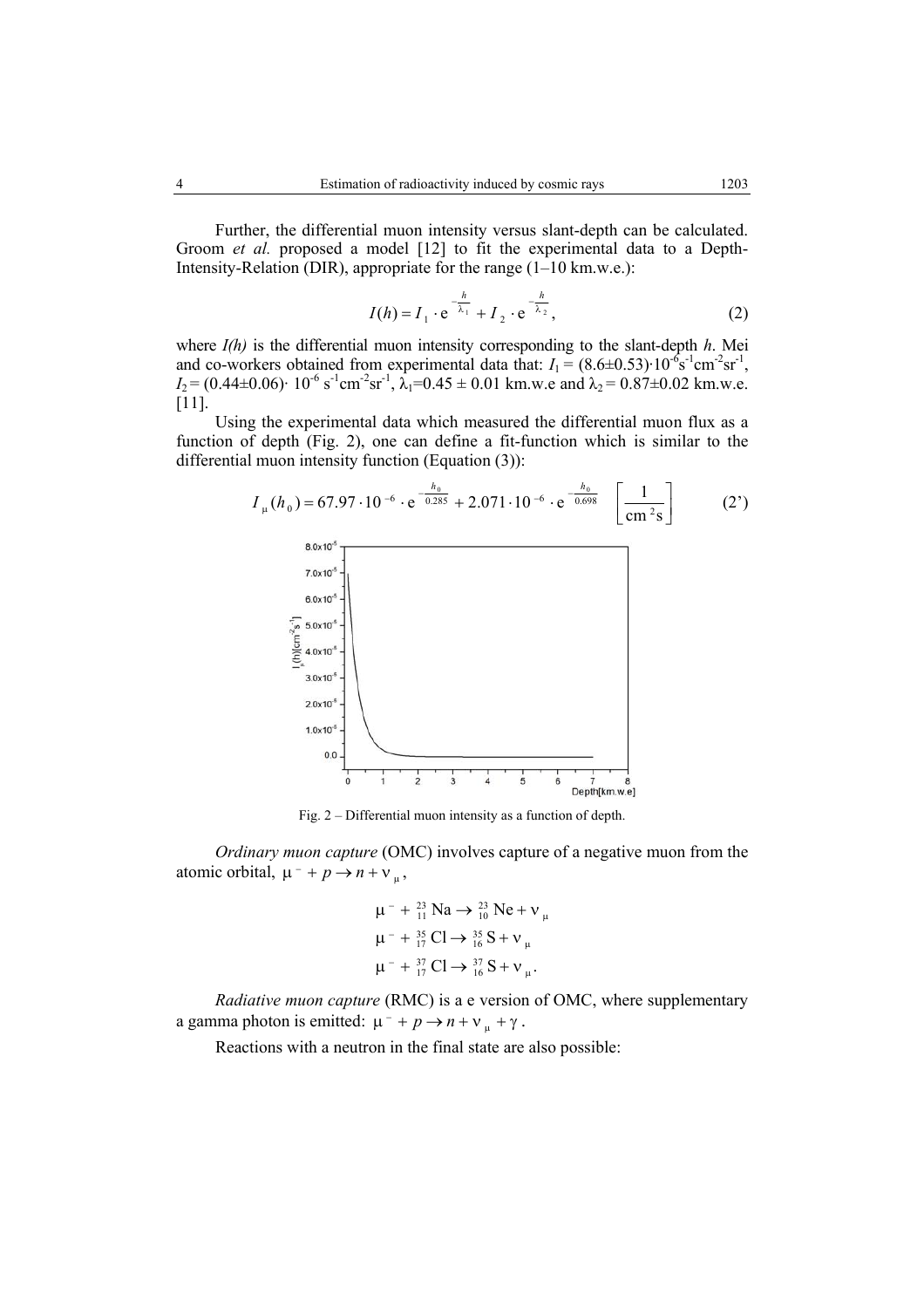$$
\mu^{-} + {}^{23}_{11} \text{ Na} \rightarrow {}^{22}_{10} \text{Ne} + n + \text{v}_{\mu}
$$
  

$$
\mu^{-} + {}^{35}_{17} \text{Cl} \rightarrow {}^{34}_{16} \text{S} + n + \text{v}_{\mu}
$$
  

$$
\mu^{-} + {}^{37}_{17} \text{Cl} \rightarrow {}^{36}_{16} \text{S} + n + \text{v}_{\mu}.
$$

The resulted neutrons will also interact with elements that are found in the rock walls.

# 2.3. NEUTRONS IN UNDERGROUND

In underground laboratories, neutrons can be produced by: a) cosmic rayinteractions in rocks, depending of rock composition and depth; b) as secondary reactions – for example: in processes as  $(\alpha, n)$  or others.

Average neutron energy as a function of depth is presented in Fig. 3, and the corresponding flux is shown in the Fig. 4.



Fig. 3 – Average neutron energy as a function of depth.



Fig. 4 – Muon-induced neutron flux as a function of depth.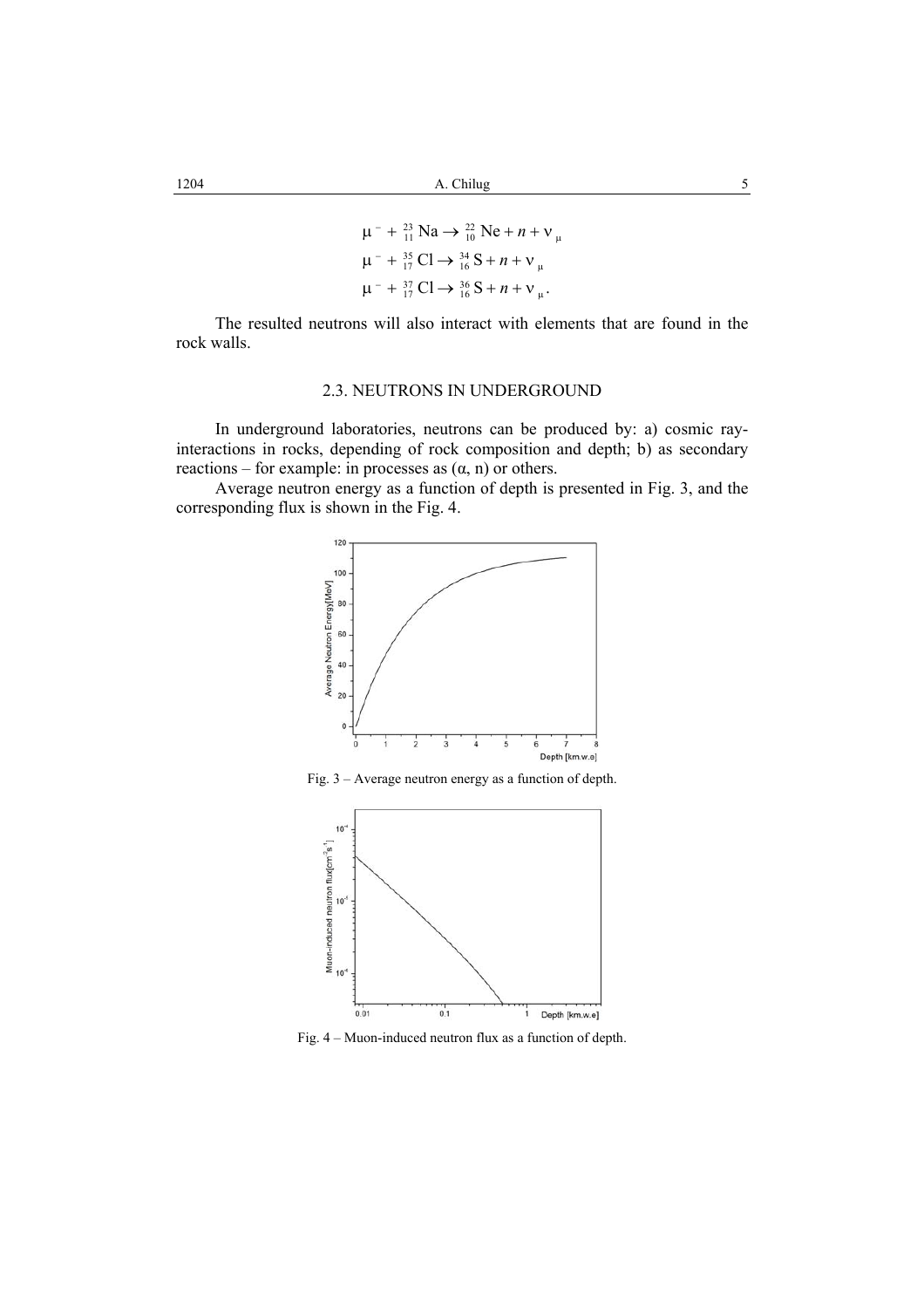In both of cases the calculations were done in accordance with the prescriptions of Mei and co-workers [11].

Neutrons interact with the atoms of salt as follows:

$$
n + \frac{23}{11} \text{ Na} \rightarrow \frac{24}{11} \text{ Na} + \gamma, \quad E_{\gamma}^{\text{max}} = 6.96 \text{ MeV}
$$
\n
$$
n + \frac{35}{17} \text{ Cl} \rightarrow \frac{36}{17} \text{ Cl} + \gamma, \quad E_{\gamma}^{\text{max}} = 8.58 \text{ MeV}
$$
\n
$$
n + \frac{37}{17} \text{ Cl} \rightarrow \frac{38}{17} \text{ Cl} + \gamma, \quad E_{\gamma}^{\text{max}} = 6.11 \text{ MeV}.
$$

The cross sections for thermal neutron capture are  $(0.528 \pm 0.005)b$  in Sodium-23 and 35.5 b in Chorine respectively.

Other processes induced by neutrons in the salt rocks could be:

$$
n + \frac{23}{11} \text{ Na} \rightarrow \frac{22}{11} \text{ Na} + 2n
$$
  
\n
$$
n + \frac{35}{17} \text{ Cl} \rightarrow \frac{34}{17} \text{ Cl} + 2n
$$
  
\n
$$
n + \frac{23}{11} \text{ Na} \rightarrow \frac{23}{10} \text{ Ne} + p
$$
  
\n
$$
n + \frac{37}{17} \text{ Cl} \rightarrow \frac{37}{16} \text{ S} + p
$$
  
\n
$$
n + \frac{23}{11} \text{ Na} \rightarrow \frac{20}{9} \text{ F} + \alpha
$$
  
\n
$$
n + \frac{35}{17} \text{ Cl} \rightarrow \frac{32}{15} \text{ P} + \alpha
$$
  
\n
$$
n + \frac{37}{17} \text{ Cl} \rightarrow \frac{34}{15} \text{ P} + \alpha
$$

Detailed analysis and compilation of the experimental data exist in Refs. [13, 14].

#### **3. CONCLUSION**

 Underground laboratories could be a very good option for the rare processes where a very low radioactive background it is necessary. In the case of the salt mines after operation could be obtained large caverns and in principle it is possible to investigate in more details the sources that contribute to the radioactivity than for other geological structures. The main disadvantage is depth only of the order of hundreds meters.

#### REFERENCES

- 1. A.Bettini, *The world underground scientific facilities. A compendium*, Proccedings of TAUP 2007; arXiv:0712.1051
- 2. R. Margineanu, C. Simion, S. Bercea, O.G. Duliu, D. Gheorghiu, A. Stochioiu, M. Matei, Applied Radiation and Isotopes, **66**, 1501 (2008).
- 3. R.M. Margineanu, A.M. Apostu, O.G. Duliu, S. Bercea, C.M. Gomoiu, C.I. Cristache, Applied Radiation and Isotopes, **67**, 759 (2009).